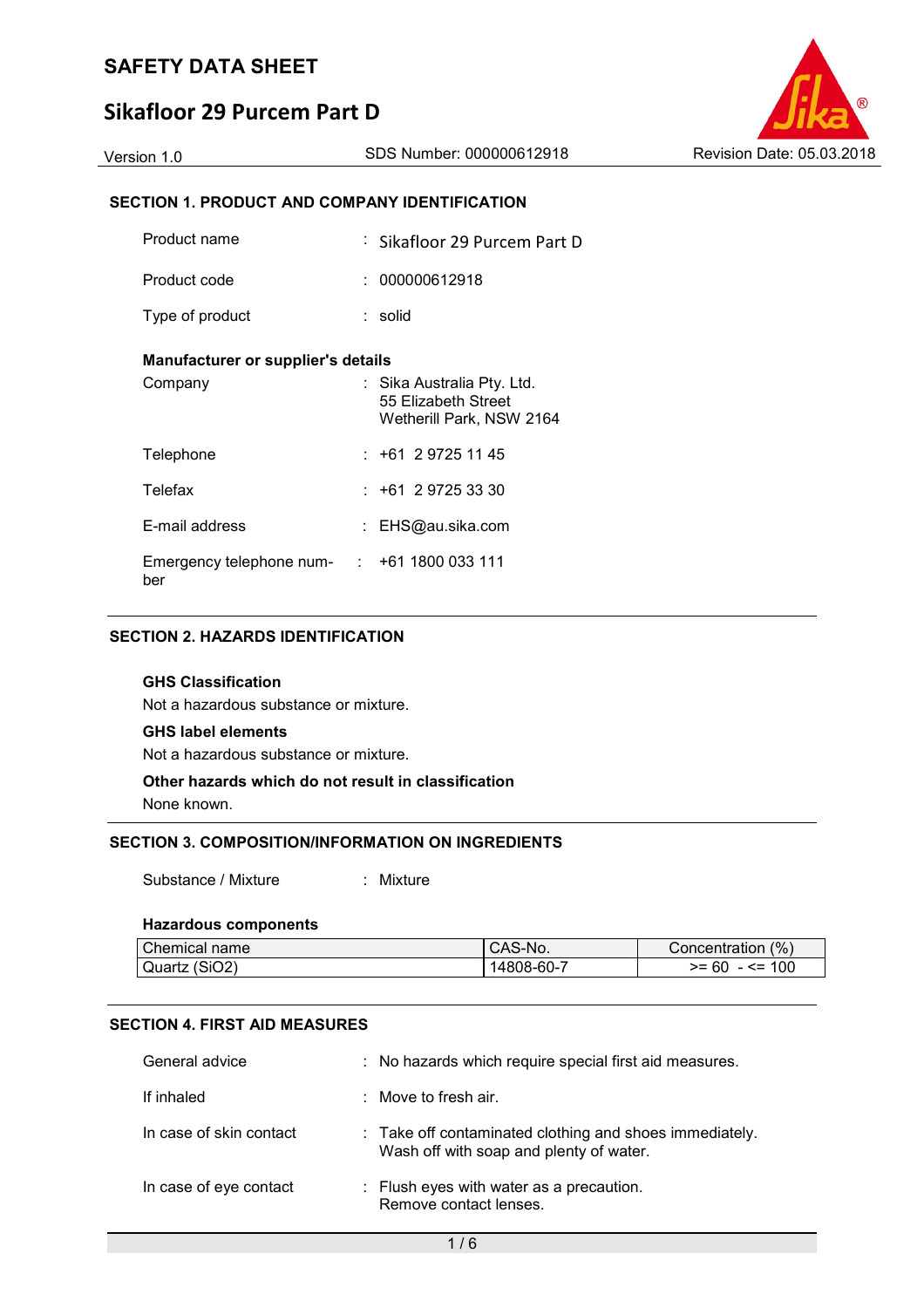# **Sikafloor 29 Purcem Part D**



| Version 1.0                                                       | SDS Number: 000000612918                                                                                                                                             | Revision Date: 05.03.2018 |
|-------------------------------------------------------------------|----------------------------------------------------------------------------------------------------------------------------------------------------------------------|---------------------------|
|                                                                   | Keep eye wide open while rinsing.                                                                                                                                    |                           |
| If swallowed                                                      | : Clean mouth with water and drink afterwards plenty of water.<br>Do not give milk or alcoholic beverages.<br>Never give anything by mouth to an unconscious person. |                           |
| Most important symptoms<br>and effects, both acute and<br>delayed | : No known significant effects or hazards.<br>See Section 11 for more detailed information on health effects<br>and symptoms.                                        |                           |
| Notes to physician                                                | : Treat symptomatically.                                                                                                                                             |                           |

## **SECTION 5. FIREFIGHTING MEASURES**

| Suitable extinguishing media                     | : Use extinguishing measures that are appropriate to local cir-<br>cumstances and the surrounding environment. |
|--------------------------------------------------|----------------------------------------------------------------------------------------------------------------|
| Hazardous combustion prod-<br>ucts               | : No hazardous combustion products are known                                                                   |
| Specific extinguishing meth-<br>ods              | : Standard procedure for chemical fires.                                                                       |
| Special protective equipment<br>for firefighters | : In the event of fire, wear self-contained breathing apparatus.                                               |

## **SECTION 6. ACCIDENTAL RELEASE MEASURES**

| Environmental precautions                                | : No special environmental precautions required.    |
|----------------------------------------------------------|-----------------------------------------------------|
| Methods and materials for<br>containment and cleaning up | : Keep in suitable, closed containers for disposal. |

## **SECTION 7. HANDLING AND STORAGE**

| Advice on protection against<br>fire and explosion | : Normal measures for preventive fire protection.                                                                                                       |
|----------------------------------------------------|---------------------------------------------------------------------------------------------------------------------------------------------------------|
| Advice on safe handling                            | : For personal protection see section 8.<br>No special handling advice required.<br>Follow standard hygiene measures when handling chemical<br>products |
| Hygiene measures                                   | : When using do not eat or drink.<br>When using do not smoke.                                                                                           |
| Conditions for safe storage                        | : Keep container tightly closed in a dry and well-ventilated<br>place.<br>Store in accordance with local regulations.                                   |
| Materials to avoid                                 | : No special restrictions on storage with other products.                                                                                               |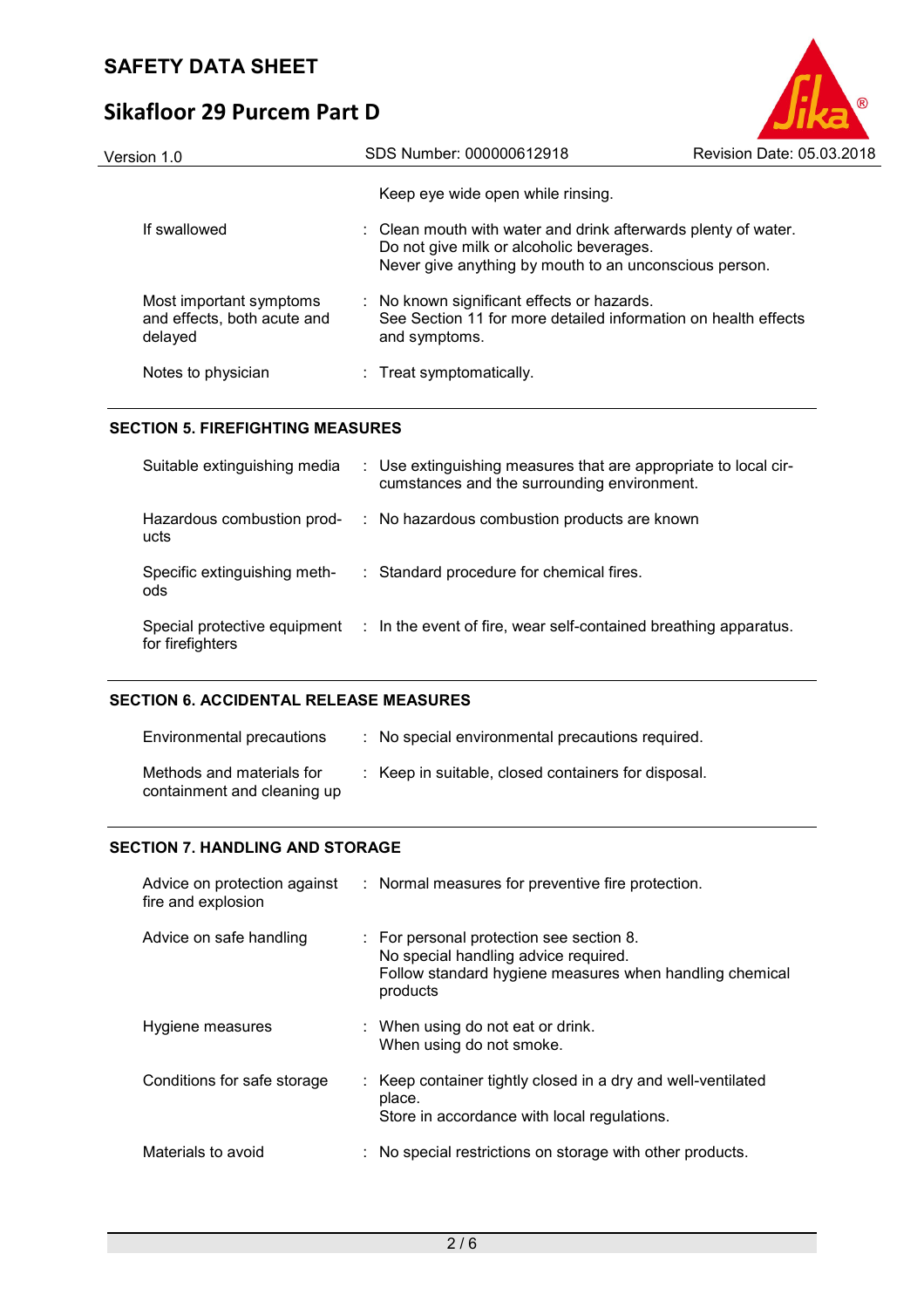# **Sikafloor 29 Purcem Part D**

Version 1.0 SDS Number: 000000612918 Revision Date: 05.03.2018

## **SECTION 8. EXPOSURE CONTROLS/PERSONAL PROTECTION**

## **Components with workplace control parameters**

| Components                    | CAS-No.           | Value type                                                                             | Control parame-                                                                                                                                                                                                                                                                                                                                                                         | <b>Basis</b> |
|-------------------------------|-------------------|----------------------------------------------------------------------------------------|-----------------------------------------------------------------------------------------------------------------------------------------------------------------------------------------------------------------------------------------------------------------------------------------------------------------------------------------------------------------------------------------|--------------|
|                               |                   | (Form of                                                                               | ters / Permissible                                                                                                                                                                                                                                                                                                                                                                      |              |
|                               |                   | exposure)                                                                              | concentration                                                                                                                                                                                                                                                                                                                                                                           |              |
| Quartz (SiO2)                 | 14808-60-7        | TWA (Res-                                                                              | $0.1$ mg/m $3$                                                                                                                                                                                                                                                                                                                                                                          | AU OEL       |
|                               |                   | pirable dust)                                                                          |                                                                                                                                                                                                                                                                                                                                                                                         |              |
| Personal protective equipment |                   |                                                                                        |                                                                                                                                                                                                                                                                                                                                                                                         |              |
| Respiratory protection        |                   | imum expected contaminant concentration<br>contained breathing apparatus must be used. | Use respiratory protection unless adequate local exhaust<br>ventilation is provided or exposure assessment demonstrates<br>that exposures are within recommended exposure guidelines.<br>The filter class for the respirator must be suitable for the max-<br>(gas/vapour/aerosol/particulates) that may arise when han-<br>dling the product. If this concentration is exceeded, self- |              |
| Hand protection               | essary.           |                                                                                        | Chemical-resistant, impervious gloves complying with an ap-<br>proved standard should be worn at all times when handling<br>chemical products if a risk assessment indicates this is nec-                                                                                                                                                                                               |              |
| Eye protection                |                   |                                                                                        | : Safety eyewear complying with an approved standard should<br>be used when a risk assessment indicates this is necessary.                                                                                                                                                                                                                                                              |              |
| Skin and body protection      | cific work-place. |                                                                                        | Choose body protection in relation to its type, to the concen-<br>tration and amount of dangerous substances, and to the spe-                                                                                                                                                                                                                                                           |              |

## **SECTION 9. PHYSICAL AND CHEMICAL PROPERTIES**

| Appearance                                                  | : solid                                        |
|-------------------------------------------------------------|------------------------------------------------|
| Colour                                                      | brown                                          |
| Odour                                                       | : characteristic                               |
| <b>Odour Threshold</b>                                      | ∴ No data available                            |
| рH                                                          | : No data available                            |
| Melting point/range / Freezing : No data available<br>point |                                                |
| Boiling point/boiling range                                 | : No data available                            |
| Flash point                                                 | : > 93.3 °C (> 199.9 °F)<br>Method: closed cup |
| Evaporation rate                                            | : No data available                            |
| Flammability                                                | :   No data available                          |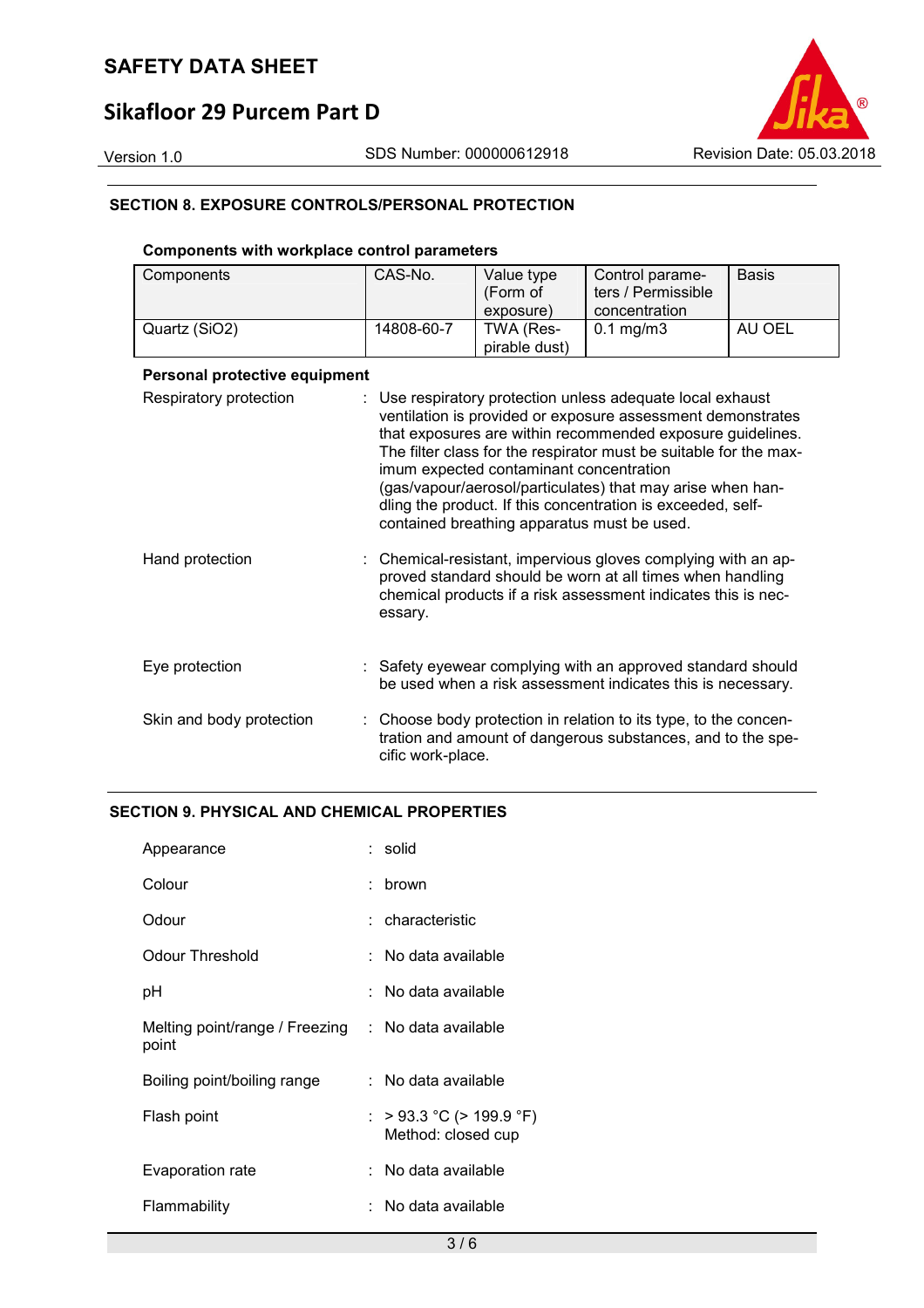# **Sikafloor 29 Purcem Part D**



| Upper explosion limit                      |    | No data available                                |
|--------------------------------------------|----|--------------------------------------------------|
| Lower explosion limit                      |    | No data available                                |
| Vapour pressure                            |    | No data available                                |
| Relative vapour density                    |    | No data available                                |
| Density                                    | t. | 1.8 g/cm3 (20 $^{\circ}$ C (68 $^{\circ}$ F) ()) |
| Solubility(ies)<br>Water solubility        | ÷  | No data available                                |
| Solubility in other solvents               | t. | No data available                                |
| Partition coefficient: n-<br>octanol/water |    | No data available                                |
| Auto-ignition temperature                  |    | No data available                                |
| Decomposition temperature                  | t. | No data available                                |
| Viscositv<br>Viscosity, dynamic            |    | No data available                                |
| Viscosity, kinematic                       |    | Not applicable                                   |
| <b>Explosive properties</b>                |    | No data available                                |
| Molecular weight                           |    | No data available                                |
|                                            |    |                                                  |

## **SECTION 10. STABILITY AND REACTIVITY**

| Reactivity                                          | : No dangerous reaction known under conditions of normal use. |
|-----------------------------------------------------|---------------------------------------------------------------|
| Chemical stability                                  | : The product is chemically stable.                           |
| Possibility of hazardous reac-<br>tions             | : No hazards to be specially mentioned.                       |
| Conditions to avoid                                 | $\therefore$ No data available                                |
| Incompatible materials                              | $\therefore$ No data available                                |
| No decomposition if stored and applied as directed. |                                                               |

## **SECTION 11. TOXICOLOGICAL INFORMATION**

**Acute toxicity**  No data available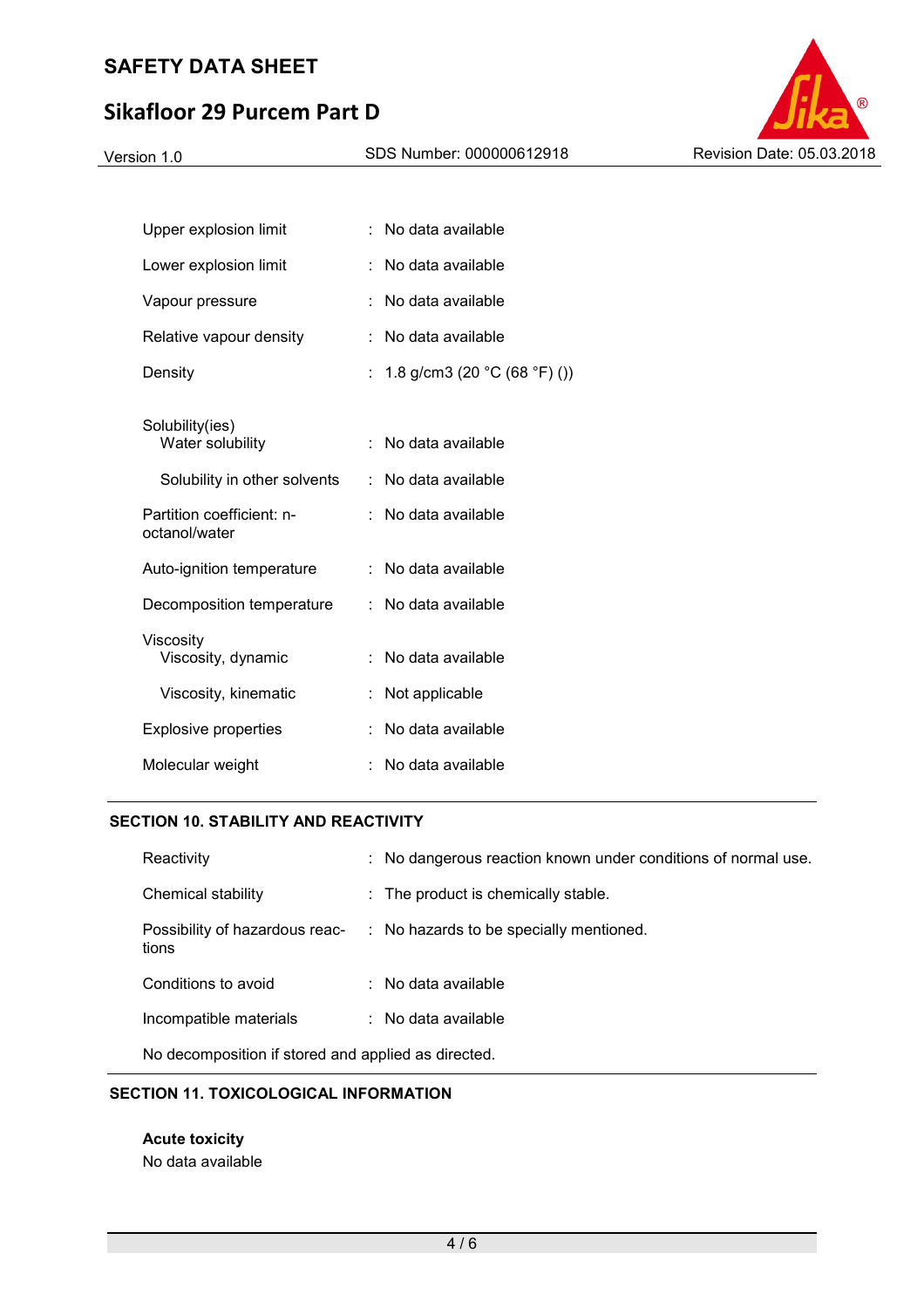# **Sikafloor 29 Purcem Part D**



## **Skin corrosion/irritation**

Not classified based on available information.

## **Serious eye damage/eye irritation**

Not classified based on available information.

### **Respiratory or skin sensitisation**

Skin sensitisation: Not classified based on available information. Respiratory sensitisation: Not classified based on available information.

### **Chronic toxicity**

**Germ cell mutagenicity**  Not classified based on available information.

## **Carcinogenicity**

Not classified based on available information.

### **Reproductive toxicity**

Not classified based on available information.

## **STOT - single exposure**

Not classified based on available information.

## **STOT - repeated exposure**

Not classified based on available information.

#### **Aspiration toxicity**

Not classified based on available information.

## **SECTION 12. ECOLOGICAL INFORMATION**

| <b>Ecotoxicity</b><br>No data available                                                                     |
|-------------------------------------------------------------------------------------------------------------|
| Persistence and degradability<br>No data available                                                          |
| <b>Bioaccumulative potential</b><br>No data available                                                       |
| <b>Mobility in soil</b><br>No data available                                                                |
| Other adverse effects                                                                                       |
| <b>Product:</b><br>Additional ecological infor-<br>: There is no data available for this product.<br>mation |

## **SECTION 13. DISPOSAL CONSIDERATIONS**

## **Disposal methods**

| Contaminated packaging | Empty containers should be taken to an approved waste han- |
|------------------------|------------------------------------------------------------|
|                        | dling site for recycling or disposal.                      |